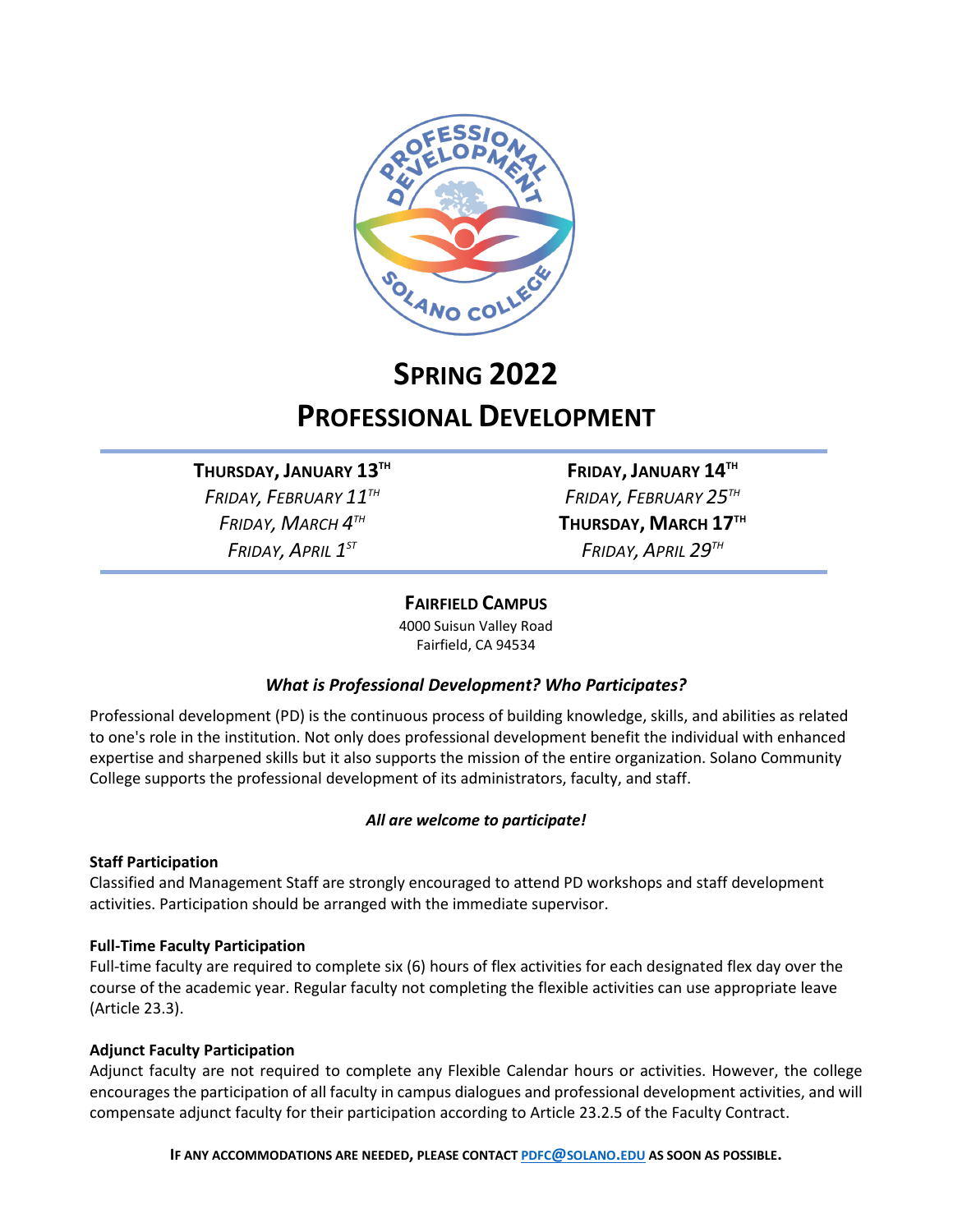| THURSDAY, JANUARY 13, 2022            |                                                                                                                                                                                                                                                                                                                                                                                                                                                                                                                                                                                              |  |
|---------------------------------------|----------------------------------------------------------------------------------------------------------------------------------------------------------------------------------------------------------------------------------------------------------------------------------------------------------------------------------------------------------------------------------------------------------------------------------------------------------------------------------------------------------------------------------------------------------------------------------------------|--|
| $9:00$ AM $- 12:00$ PM                | <b>Academic Senate Meeting</b>                                                                                                                                                                                                                                                                                                                                                                                                                                                                                                                                                               |  |
|                                       | Presenter: LaNae Jaimez, AS President                                                                                                                                                                                                                                                                                                                                                                                                                                                                                                                                                        |  |
|                                       |                                                                                                                                                                                                                                                                                                                                                                                                                                                                                                                                                                                              |  |
| $9:00$ AM $- 10:20$ AM                | Biomanufacturing Educational Pathway and New Cell and Gene Therapy Certificate                                                                                                                                                                                                                                                                                                                                                                                                                                                                                                               |  |
|                                       | <b>Presenter: Jim DeKloe</b>                                                                                                                                                                                                                                                                                                                                                                                                                                                                                                                                                                 |  |
|                                       | The Biotechnology Department has developed a complete educational pathway from<br>articulated high school programs to several stacked and latticed certificates through an<br>Associate's degree seamlessly into Solano College's Bachelor's degree and into several<br>graduate schools - with multiple exit and entry points. The new cell and gene therapy<br>certificate will be showcased - the first of its kind in the United States. The session will also<br>discuss the partnerships that Solano College has formed with colleges and universities in all<br>parts of the country. |  |
| $10:30$ AM $- 11:50$ AM               | Improve your course design with Canva!                                                                                                                                                                                                                                                                                                                                                                                                                                                                                                                                                       |  |
|                                       | <b>Presenter: Camilo Irizarry</b>                                                                                                                                                                                                                                                                                                                                                                                                                                                                                                                                                            |  |
|                                       | Canva allows faculty the opportunity to get creative in their course design. This powerful<br>tool increases faculty presence by enabling them to create banners, icons, buttons, and<br>much more for your course site! These enhanced course graphics are a key component to<br>student engagement and will help to separate your course from others. This session will<br>explore the many creative options while also providing step-by-step instructions on how to<br>use Canva.                                                                                                        |  |
| $12:00 \text{ PM} - 12:50 \text{ PM}$ | <b>Professional Development System Open House</b>                                                                                                                                                                                                                                                                                                                                                                                                                                                                                                                                            |  |
|                                       | <b>Presenter: Michelle Smith</b>                                                                                                                                                                                                                                                                                                                                                                                                                                                                                                                                                             |  |
|                                       | Check out our new Professional Development system, take a look around, ask questions,<br>and get answers!                                                                                                                                                                                                                                                                                                                                                                                                                                                                                    |  |
| $1:00$ PM $- 2:20$ PM                 | <b>Academic Senate Meeting with Administrators</b>                                                                                                                                                                                                                                                                                                                                                                                                                                                                                                                                           |  |
|                                       | Presenters: LaNae Jaimez, AS President and Josh Scott, AS Vice President                                                                                                                                                                                                                                                                                                                                                                                                                                                                                                                     |  |
|                                       | Zoom ID: 928 7439 2136                                                                                                                                                                                                                                                                                                                                                                                                                                                                                                                                                                       |  |
| $1:00$ PM $-1:50$ PM                  | <b>Meet the ASSC</b>                                                                                                                                                                                                                                                                                                                                                                                                                                                                                                                                                                         |  |
|                                       | <b>Presenters: Members of the Student Government</b>                                                                                                                                                                                                                                                                                                                                                                                                                                                                                                                                         |  |
|                                       | The members of the Executive Board and Senators will introduce themselves and discuss<br>the projects that they are working on for spring 2022 and beyond. Members of the Inter-<br>Club Council will also be present. There will be time for Q&A.                                                                                                                                                                                                                                                                                                                                           |  |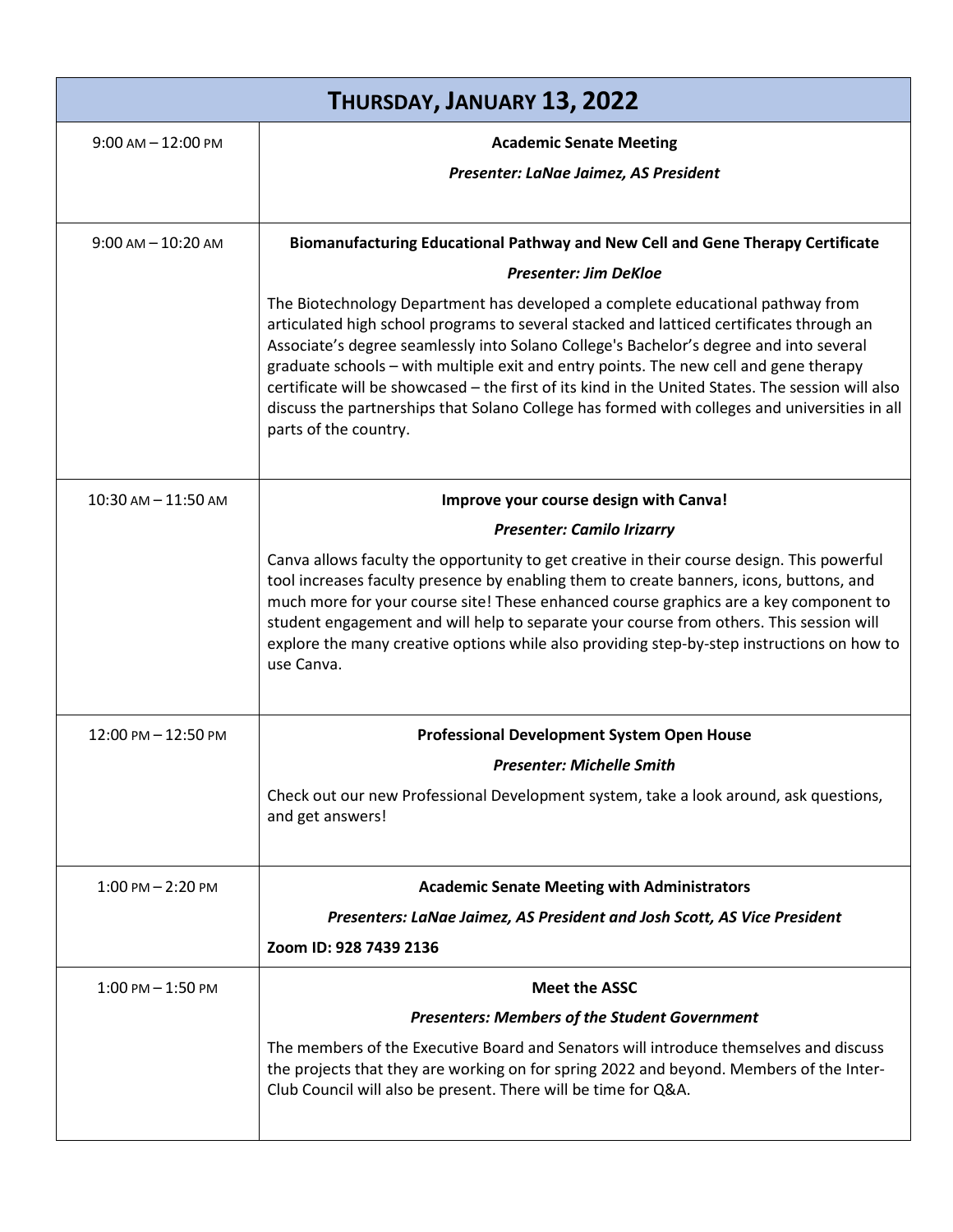| THURSDAY, JANUARY 13, 2022 |                                                                                                                                                                                                                                                                                                                                                                                                                                                                                                                |  |
|----------------------------|----------------------------------------------------------------------------------------------------------------------------------------------------------------------------------------------------------------------------------------------------------------------------------------------------------------------------------------------------------------------------------------------------------------------------------------------------------------------------------------------------------------|--|
| $2:00$ PM $- 2:50$ PM      | <b>Engaging students Using Emojis and Bitmojis in Course Design</b>                                                                                                                                                                                                                                                                                                                                                                                                                                            |  |
|                            | Presenter: Cynthia Jourgensen                                                                                                                                                                                                                                                                                                                                                                                                                                                                                  |  |
|                            | Gaining and retaining student participation in a course is essential to the learning process.<br>Adding humanizing elements that are friendly, colorful, and familiar to a student is one<br>method course design that can be used to connect with students. These creative elements<br>can be used in both the online version of a course and also in the e-companion version of<br>Canvas. These can also be added to handouts in MS Word and PowerPoint presentations.                                      |  |
| $2:30$ PM $-4:00$ PM       | <b>Equitizing Interview Questions</b>                                                                                                                                                                                                                                                                                                                                                                                                                                                                          |  |
|                            | <b>Facilitators: Melissa Reeve &amp; Michael Wyly</b>                                                                                                                                                                                                                                                                                                                                                                                                                                                          |  |
|                            | This workshop will provide guidance and practice in the development of interview<br>questions to help assess a candidate's understanding of teaching equitably to our diverse<br>student body. A brief presentation will be followed by hands-on practice wherein<br>participants will work together to develop and workshop sample questions.                                                                                                                                                                 |  |
| $3:00$ PM $-4:20$ PM       | Harness the Power of Video using Canvas Studio                                                                                                                                                                                                                                                                                                                                                                                                                                                                 |  |
|                            | <b>Presenters: Heather Watson-Perez and Danielle Mirliss</b>                                                                                                                                                                                                                                                                                                                                                                                                                                                   |  |
|                            | Canvas Studio allows faculty and students to interact directly in Canvas courses using audio<br>and video. This powerful tool increases faculty presence by enabling them to create video<br>lectures, announcements, how-to-videos, and student feedback. Students can also use the<br>tool to create presentations, digital stories, video discussions, and more. This session will<br>explore these possibilities (and more) while also providing step-by-step instructions on<br>how to use Canvas Studio. |  |
| $4:00$ PM $- 4:50$ PM      | <b>Professional Development System Open House</b>                                                                                                                                                                                                                                                                                                                                                                                                                                                              |  |
|                            | <b>Presenter: Michelle Smith</b>                                                                                                                                                                                                                                                                                                                                                                                                                                                                               |  |
|                            | Check out our new Professional Development system, take a look around, ask questions,<br>and get answers!                                                                                                                                                                                                                                                                                                                                                                                                      |  |
| $5:00$ PM $-6:30$ PM       | <b>Convocation for Adjunct Faculty</b>                                                                                                                                                                                                                                                                                                                                                                                                                                                                         |  |
|                            | Hosted by S/P Esposito-Noy, VP Cooper & VP Williams                                                                                                                                                                                                                                                                                                                                                                                                                                                            |  |
|                            | Join the S/P and VPs for updates on academic affairs, the budget, student services, and<br>more. This is also your chance to share and get all your questions answered!                                                                                                                                                                                                                                                                                                                                        |  |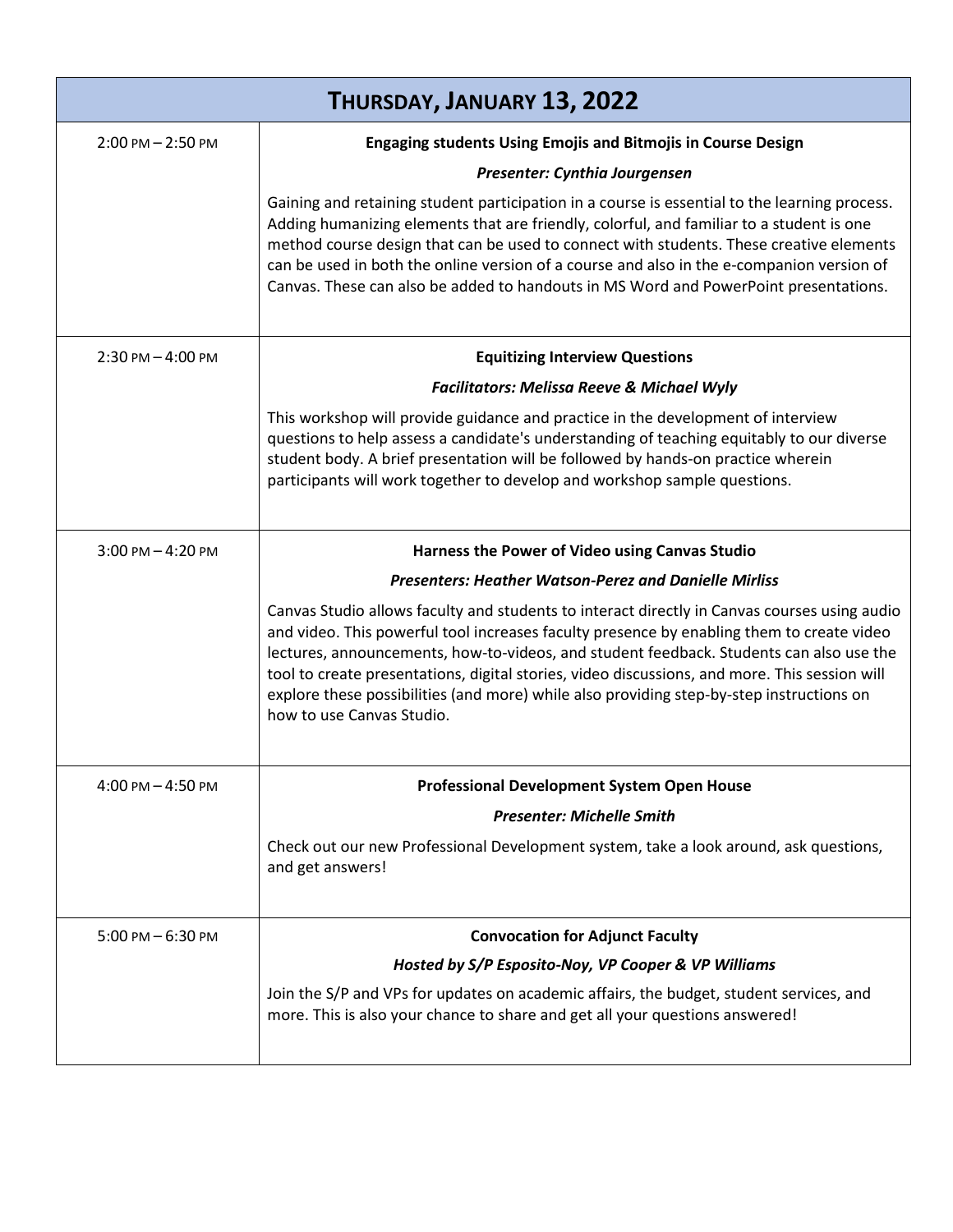| FRIDAY, JANUARY 14, 2022             |                                                                                                                                                                                                                                                                                                                                                                                                                                                                                                                                                                                                                                                                                                                                                                                                                                                                                                                                                                                                                                                                                                                                                                                                                                                                                                                                                                      |  |  |
|--------------------------------------|----------------------------------------------------------------------------------------------------------------------------------------------------------------------------------------------------------------------------------------------------------------------------------------------------------------------------------------------------------------------------------------------------------------------------------------------------------------------------------------------------------------------------------------------------------------------------------------------------------------------------------------------------------------------------------------------------------------------------------------------------------------------------------------------------------------------------------------------------------------------------------------------------------------------------------------------------------------------------------------------------------------------------------------------------------------------------------------------------------------------------------------------------------------------------------------------------------------------------------------------------------------------------------------------------------------------------------------------------------------------|--|--|
|                                      | https://welcome.solano.edu/liveevents/                                                                                                                                                                                                                                                                                                                                                                                                                                                                                                                                                                                                                                                                                                                                                                                                                                                                                                                                                                                                                                                                                                                                                                                                                                                                                                                               |  |  |
| $9:00$ AM $-9:10$ AM                 | Welcome!                                                                                                                                                                                                                                                                                                                                                                                                                                                                                                                                                                                                                                                                                                                                                                                                                                                                                                                                                                                                                                                                                                                                                                                                                                                                                                                                                             |  |  |
| LIVESTREAM                           | Master of Convocation Janene Whitesell                                                                                                                                                                                                                                                                                                                                                                                                                                                                                                                                                                                                                                                                                                                                                                                                                                                                                                                                                                                                                                                                                                                                                                                                                                                                                                                               |  |  |
| $9:10$ AM $-9:15$ AM                 | <b>District Updates</b>                                                                                                                                                                                                                                                                                                                                                                                                                                                                                                                                                                                                                                                                                                                                                                                                                                                                                                                                                                                                                                                                                                                                                                                                                                                                                                                                              |  |  |
| LIVESTREAM                           | Superintendent-President Celia Esposito-Noy                                                                                                                                                                                                                                                                                                                                                                                                                                                                                                                                                                                                                                                                                                                                                                                                                                                                                                                                                                                                                                                                                                                                                                                                                                                                                                                          |  |  |
| $9:15$ AM $-9:20$ AM                 | <b>Academic Senate Updates</b>                                                                                                                                                                                                                                                                                                                                                                                                                                                                                                                                                                                                                                                                                                                                                                                                                                                                                                                                                                                                                                                                                                                                                                                                                                                                                                                                       |  |  |
| LIVESTREAM                           | Academic Senate President LaNae Jaimez                                                                                                                                                                                                                                                                                                                                                                                                                                                                                                                                                                                                                                                                                                                                                                                                                                                                                                                                                                                                                                                                                                                                                                                                                                                                                                                               |  |  |
| $9:20$ AM $-9:25$ AM                 | <b>Professional Development System</b>                                                                                                                                                                                                                                                                                                                                                                                                                                                                                                                                                                                                                                                                                                                                                                                                                                                                                                                                                                                                                                                                                                                                                                                                                                                                                                                               |  |  |
| LIVESTREAM                           | Professional Development Coordinator Michelle Smith                                                                                                                                                                                                                                                                                                                                                                                                                                                                                                                                                                                                                                                                                                                                                                                                                                                                                                                                                                                                                                                                                                                                                                                                                                                                                                                  |  |  |
| $9:30$ AM $- 10:30$ AM<br>LIVESTREAM | <b>Keynote by Dr. Frank Harris III</b><br>Dr. Frank Harris III is a professor of post-secondary education and<br>Co-Director of the Community College Equity Assessment Lab<br>(CCEAL) at San Diego State University. He is best known for his<br>expertise in racial [in]equity in post-secondary education and has<br>made important contributions to knowledge about college student<br>development and the social construction of gender and race in<br>college contexts. His work prioritizes populations that have been<br>historically underrepresented and under-served in education.<br>Harris's scholarship has been published in leading journals for<br>higher education and student affairs research and practice. He has<br>also delivered more than 500 academic and professional<br>presentations throughout his career. His commentary has been<br>sought by several high-profile media outlets, including CNN, The<br>New York Times, The Los Angeles Times, and The Chronicle of<br>Higher Education, to name a few.                                                                                                                                                                                                                                                                                                                              |  |  |
| 10:30 AM - 11:30 AM<br>LIVESTREAM    | Moving from Trauma to Healing by Reggie Caldwell<br>Reggie Caldwell, MSW, LCSW, is social worker who began his career as<br>a psychotherapist working with children and families, and as a social<br>worker in an AIDS clinic. After 10 years, he transitioned to the California<br>Public Health Department for the next 20 years. During his tenure at<br>public health, Mr. Caldwell integrated the social determinants of health<br>and life course perspective into his work at developing and<br>implementing health policy targeting racial and ethnic health<br>disparities. As he departed, Mr. Caldwell was lauded by local staff for<br>his unwavering focus ensuring they were able to provide great service<br>while tending to their mental, spiritual, and physical health. COVID-19<br>has lied bare the need for faculty and staff to tend the stressors of the pandemic. Additionally, this<br>disease illuminated the racial disparities and inequities largely driven by systemic and other forms of<br>racism. Mr. Caldwell is very clear about the impact of all the forms of racism on the systems that<br>have for generations prevented Black, Indigenous, and People of Color from fully realizing their<br>American Dream, and will help participants understand how these concepts can manifest in<br>practices and everyday operations. |  |  |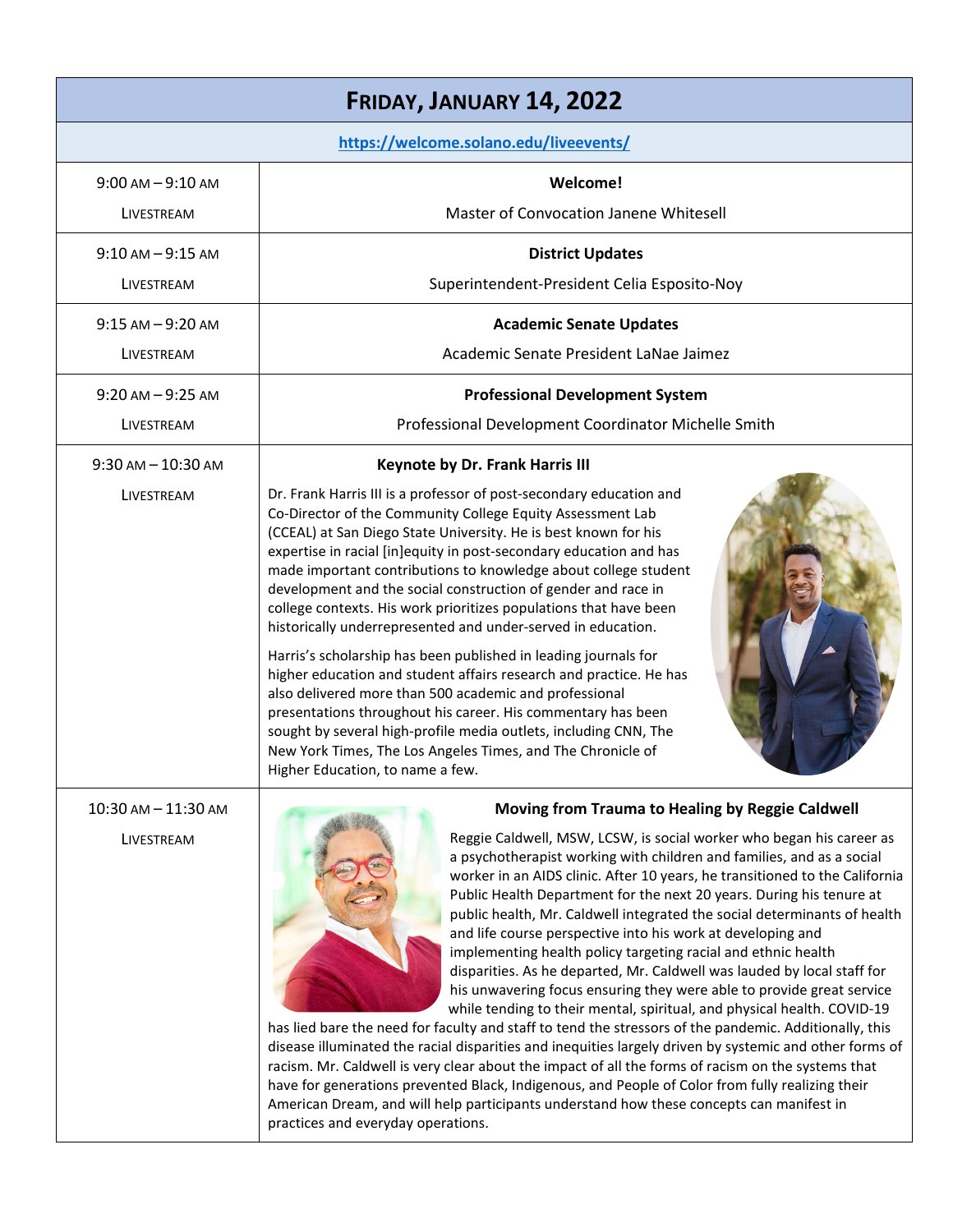| FRIDAY, JANUARY 14, 2022 |                                                                                                                                                                                                                                                                                                                                                                                                                                                                                                                                                                                                                                                                                                                                                  |
|--------------------------|--------------------------------------------------------------------------------------------------------------------------------------------------------------------------------------------------------------------------------------------------------------------------------------------------------------------------------------------------------------------------------------------------------------------------------------------------------------------------------------------------------------------------------------------------------------------------------------------------------------------------------------------------------------------------------------------------------------------------------------------------|
| 12:00 PM - 12:50 PM      | <b>Meeting of the Minds</b>                                                                                                                                                                                                                                                                                                                                                                                                                                                                                                                                                                                                                                                                                                                      |
|                          | VP David Williams hosts trivia for virtual fun and real laughs. Join us!                                                                                                                                                                                                                                                                                                                                                                                                                                                                                                                                                                                                                                                                         |
| $1:00$ PM $-1:50$ PM     | <b>Guidelines for Interview Committees</b>                                                                                                                                                                                                                                                                                                                                                                                                                                                                                                                                                                                                                                                                                                       |
|                          | <b>Presenter: Sal Abbate</b>                                                                                                                                                                                                                                                                                                                                                                                                                                                                                                                                                                                                                                                                                                                     |
|                          | This session will focus on the current practices in place for interview committees, including<br>but not limited, whether committee members may interact with candidates during<br>teaching demos, and many other topics.                                                                                                                                                                                                                                                                                                                                                                                                                                                                                                                        |
| $1:00$ PM $- 1:50$ PM    | Assembly Bills and Articulation - What's Going On?                                                                                                                                                                                                                                                                                                                                                                                                                                                                                                                                                                                                                                                                                               |
|                          | Presenter: Ashlie Lawson                                                                                                                                                                                                                                                                                                                                                                                                                                                                                                                                                                                                                                                                                                                         |
|                          | You may have heard the rumblings and rumors about the October signings of legislation<br>directly impacting our students and campus. Want to learn the facts and what we should<br>be prepared for? Join us to learn and discuss the latest on AB 1111 (Common Course<br>Numbering System), AB 928 (Transfer Achievement Reform Act), and (the less scary) AB<br>927 (Community Colleges Statewide Baccalaureate Degree Program).                                                                                                                                                                                                                                                                                                                |
| 1:00 PM - 1:50 PM        | Understanding the difference between<br>objectives and outcomes in curriculum development                                                                                                                                                                                                                                                                                                                                                                                                                                                                                                                                                                                                                                                        |
|                          | <b>Presenter: Andrew Wesley</b>                                                                                                                                                                                                                                                                                                                                                                                                                                                                                                                                                                                                                                                                                                                  |
|                          | As Outcomes have become central to Curriculum development, there has become<br>confusion and varied interpretations between course Objectives versus course Outcomes<br>(SLOs). Where once course Objectives were considered the pinnacle of course<br>development, Outcomes have overtaken them in importance. How, then do we<br>differentiate the two? In this session we will explore the definitions and "purposes" of both<br>and provide models faculty can utilize in course revisions and development.                                                                                                                                                                                                                                  |
| $1:00$ PM $-1:50$ PM     | Rebuilding Campus / Classroom Culture under COVID rules                                                                                                                                                                                                                                                                                                                                                                                                                                                                                                                                                                                                                                                                                          |
|                          | Presenters: Jose Cortes, Scott Parrish, Alison Aubert, Brian Bower, Josh Scott                                                                                                                                                                                                                                                                                                                                                                                                                                                                                                                                                                                                                                                                   |
|                          | Join a group of faculty who taught in-person classes last semester. We'll share our experiences<br>in the classroom: our successes, what's frustrated us, what we've noticed in our students, and<br>what we believe is needed to ensure our students thrive in an in-person class. We'll consider<br>questions such as: How is teaching in-person different from online? What myths and<br>misconceptions have we noticed regarding in-person classes? How did we navigate the new<br>safety protocols (CourseKey, masks, distancing, vaccine or test mandate) while still attempting<br>to establish and maintain a safe and inclusive community? What do we know now that we wish<br>we had understood at the beginning of the Fall semester? |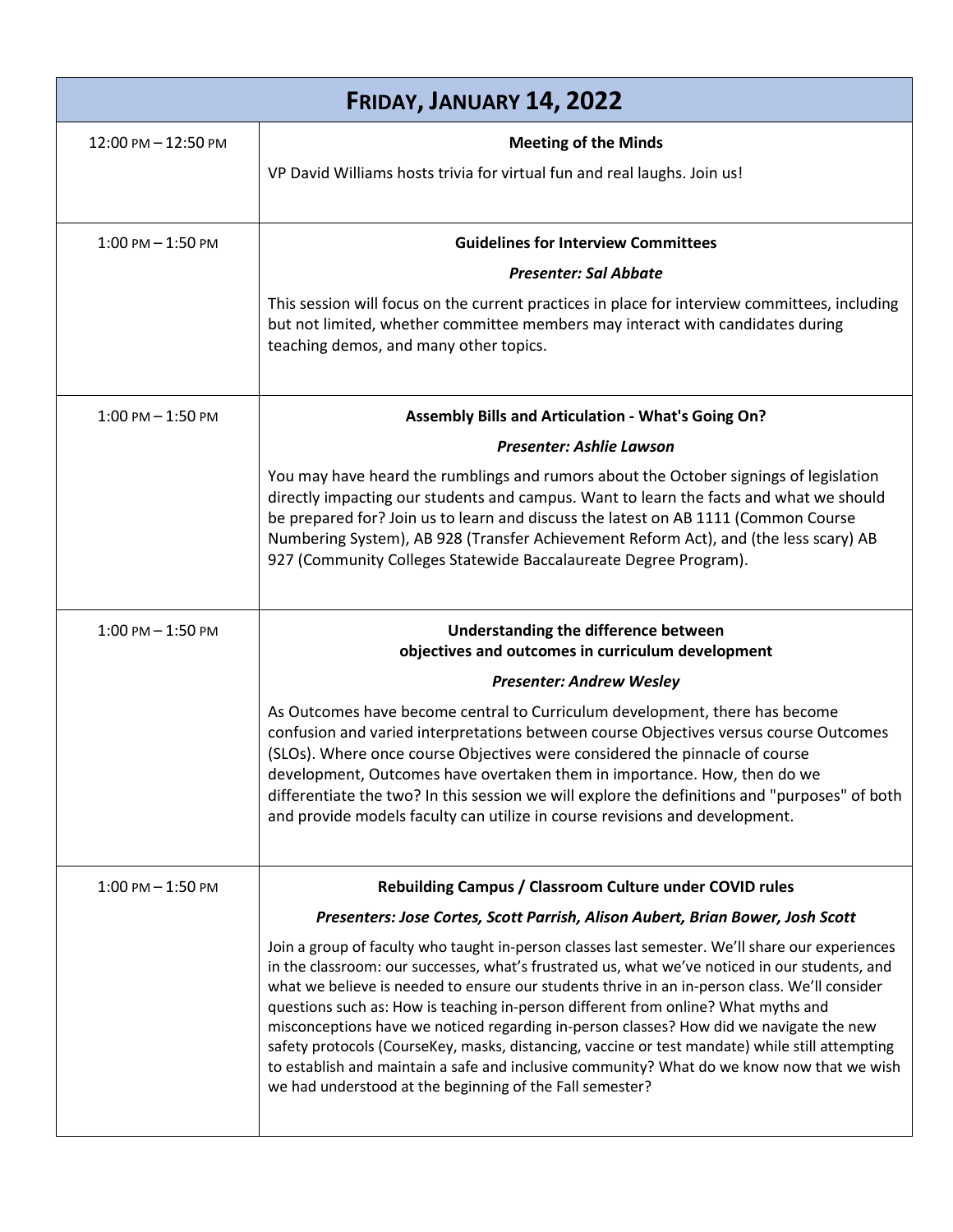| FRIDAY, JANUARY 14, 2022            |                                                                                                                                                                                        |  |
|-------------------------------------|----------------------------------------------------------------------------------------------------------------------------------------------------------------------------------------|--|
| $2:00 \text{ PM} - 4:00 \text{ PM}$ | <b>School &amp; Department Meetings</b>                                                                                                                                                |  |
|                                     | Applied Technology and Business                                                                                                                                                        |  |
|                                     | Counseling<br>٠                                                                                                                                                                        |  |
|                                     | <b>Health Sciences</b>                                                                                                                                                                 |  |
|                                     | <b>Liberal Arts</b>                                                                                                                                                                    |  |
|                                     | <b>Mathematics and Science</b>                                                                                                                                                         |  |
|                                     | Social and Behavioral Sciences                                                                                                                                                         |  |
| $4:30$ PM $-6:30$ PM                | <b>Adjunct Forum Part 1:</b>                                                                                                                                                           |  |
|                                     | Updates on the New Adjunct Space, Progress on survey goals for 2022                                                                                                                    |  |
|                                     | Presenters: Winifred Hunton-Chan, Katie Berryhill, Sam Balsley, Renee Hamlin, Ashlie<br><b>Lawson, Pam Muick</b>                                                                       |  |
|                                     | Update with information on the new adjunct center, progress on survey goals set in 2021<br>followed by a general discussion. Adjunct representatives will be introduced.               |  |
| $6:30$ PM $- 7:30$ PM               | Adjunct Forum Part 2: Mental Health and Idea Exchange                                                                                                                                  |  |
|                                     | Presenters: Wini Hunton-Chan, Katie Berryhill, Sam Balsley, Renee Hamlin, Ashlie<br><b>Lawson, Pam Muick</b>                                                                           |  |
|                                     | This is the "happy hour" session that provides an opportunity for late comers to learn what<br>was covered in the Part 1 Forum and for others to meet and discuss issues and concerns. |  |